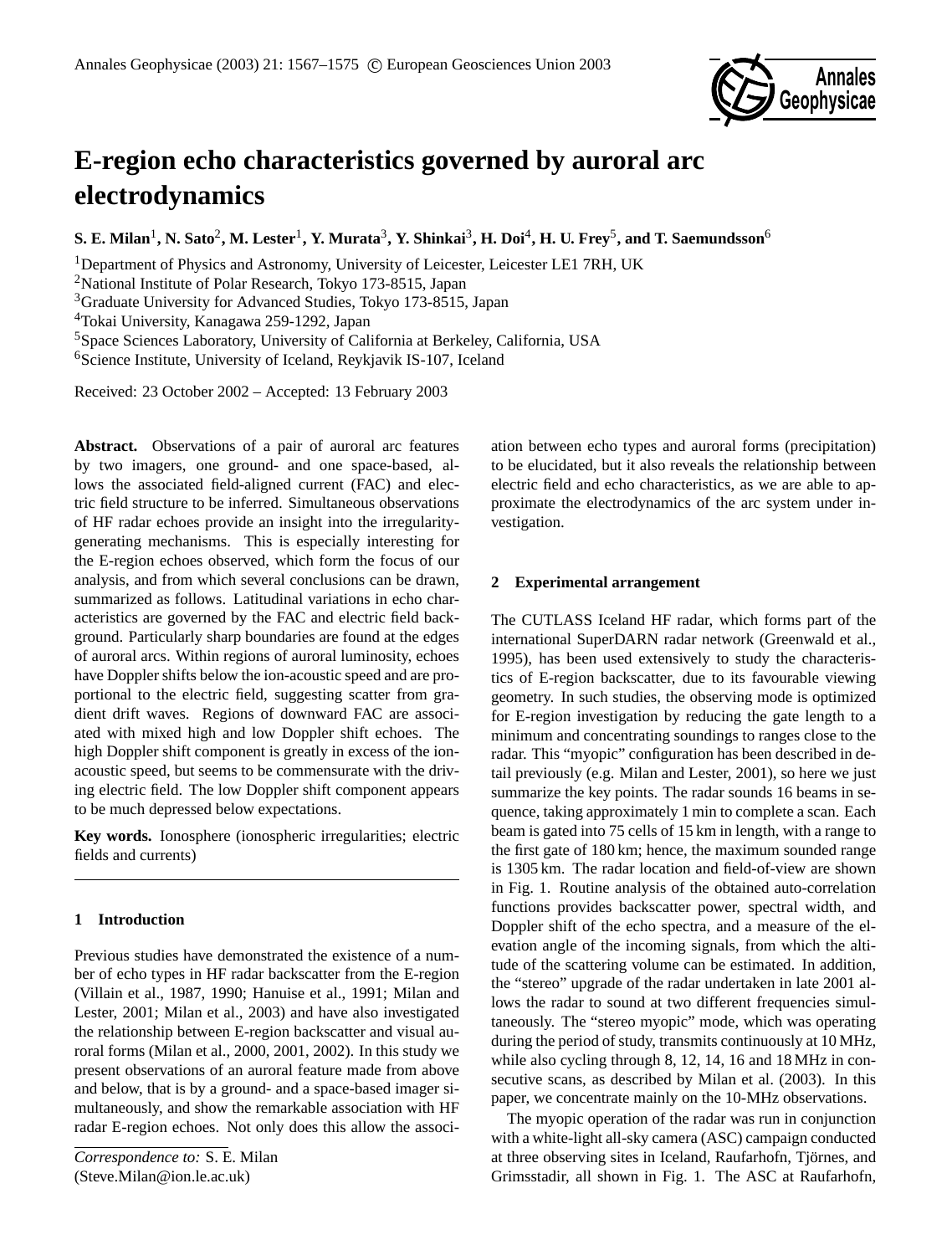

**Fig. 1.** A map showing the vicinity of Iceland and southeastern Greenland, indicating the location of the Pykkvibær radar and the three all-sky camera sites. The radar field-of-view is mapped assuming a backscatter altitude of 110 km. Colour-coded is the backscatter power from the radar scan starting 03:43:34 UT on 18 September 2001. The projection of the Raufarhofn ASC field-ofview is shown, the four concentric circles marking the locii of zenith angles of 30◦ , 60◦ , 75◦ and 85◦ mapped to an altitude of 110 km. The geomagnetic meridian employed to produce keograms is also shown. Superimposed is the statistical auroral oval for a  $K_p$  level of 3.

as the most northerly of the trio, was best placed for the auroral conditions experienced during the interval of interest, and it is this imager on which we focus our attention. Comparison of the radar and auroral observations was achieved using the method described by Milan et al. (2002). Thus, we produced a keogram of the ASC measurements along the geomagnetic meridian passing through the zenith of the ASC field-of-view. This meridian is indicated in Fig. 1, along with the locii of zenith angles 30°, 60°, 75° and 85°. By mapping the ASC meridian into the radar field-of-view to an altitude of 110 km we are also able to produce "radar keograms" to allow for a direct comparison between the auroral and echo characteristics.

Finally, to allow for a more global overview of the auro-

ral configuration present during the interval of interest we employed images from the Far Ultraviolet Wideband Imaging Camera (FUV/WIC) on board the IMAGE spacecraft (Mende et al., 2000a, b). These images were obtained every 2 min, with an exposure time of 10 s. The imager is sensitive to emissions in the FUV wavelength band 140-190 nm, which comprises Lyman-Birge-Hopfield (LBH) lines produced by electron impact excitation of  $N_2$ .

#### **3 Observations**

On the night of 18 September 2001, the clouds parted for a brief interval between 02:00 and 04:00 UT. It is the auroral and radar observations from this period that we investigate in this study. Figure 1 shows the backscatter power recorded by the radar during the scan starting at 03:43:34 UT. In the near-range portion of the field-of-view (closer than range gate 30), several high power features are seen to lie along the L-shell direction, that is parallel to the edges of the statistical oval, shown for a  $K_p$  of 3. Such L-shell-aligned features are characteristic of E-region backscatter (e.g. Milan and Lester, 2001), and indeed, measurements of the elevation angles of the echoes indicate that they originate from E-region altitudes. At further ranges, echoes are received from the F-region, and here, L-shell-aligned features are not so obvious.

Figure 2 shows three radar keograms (panels (a-c)) from the ASC meridian shown in Fig. 1, indicating backscatter power, Doppler shift, and spectral width, respectively, and the ASC keogram (panel (d)), from the period 02:45 to 04:00 UT. By their very nature, keograms are plotted as a function of zenith angle along the ASC meridian. This is ideal for comparison of the radar and auroral observations, but does tend to squash features at high zenith angles. To allow for a less spatially-distorted view of the radar observations, panel (e) shows the Doppler shift measurements as a function of range along beam 3 of the radar; the range here is the latitudinal distance from the radar.

First, we describe the auroral observations (Fig. 2d). Very little luminosity is observed along the meridian prior to 03:00 UT. After this time an auroral feature appears near a zenith angle of 45°, and subsequently progresses equatorwards over the zenith of the camera and eventually broadens to cover the zenith angle range  $-50^\circ$  to 30°. Simultaneously, a second auroral feature appears polewards of the first near 03:05 UT, at a zenith angle of 65°, and then moves further polewards to a zenith angle of 80◦ . In other words, around 03:00 UT the auroral oval (which we will demonstrate corresponds to the first luminosity feature) brightens and expands equatorwards as a second arc forms polewards of it. These two features are roughly parallel and L-shell aligned, as demonstrated by the ASC snapshot image from 03:44 UT shown in Fig. 3a. Superimposed is the projection of the radar field-of-view; a vertical cut through the zenith of the image represents the magnetic meridian from which the keograms are formed. For the purposes of the present study we can con-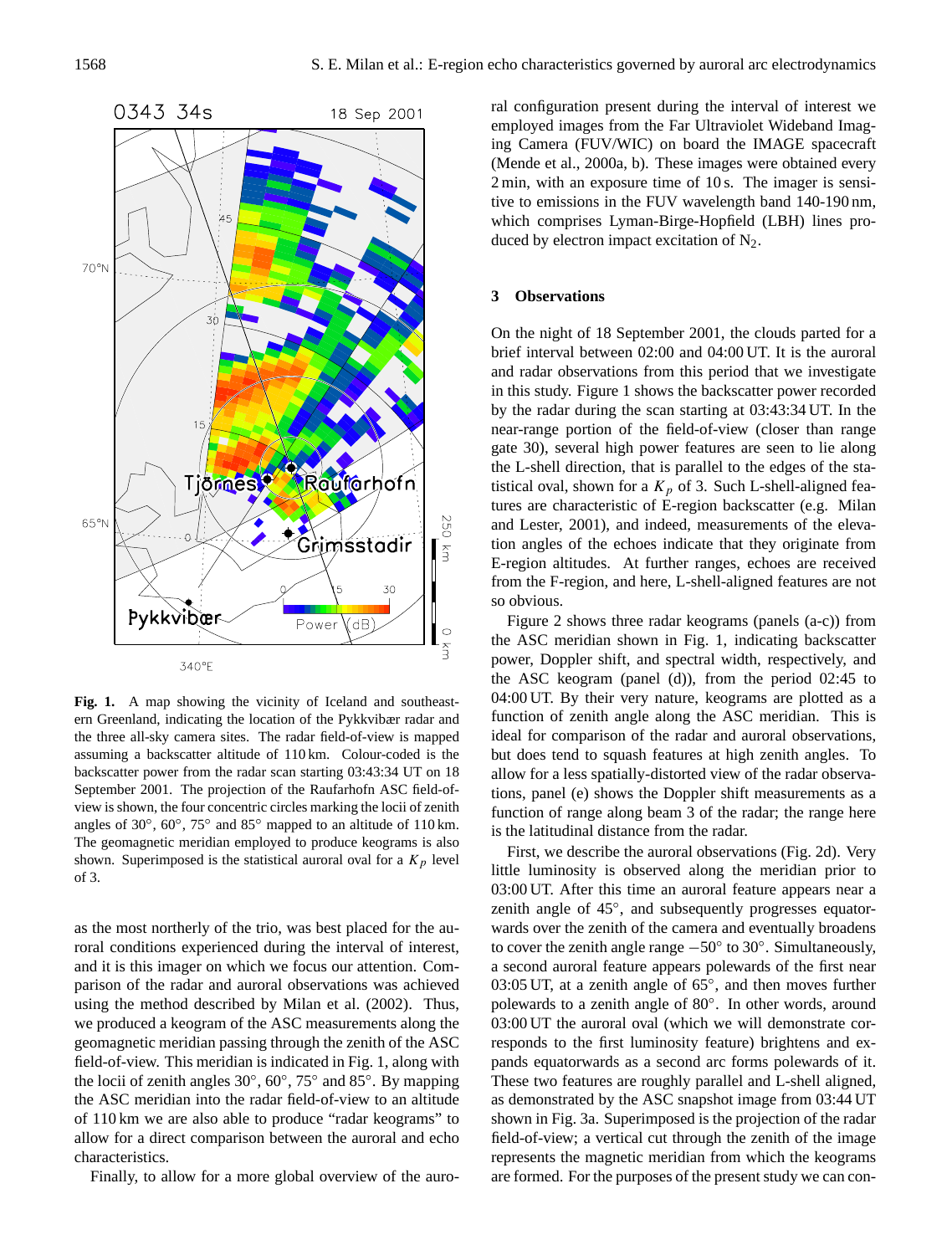

**Fig. 2.** (**a** − **c**) Radar keograms of backscatter power, Doppler shift (negative away from the radar), and spectral width, for the interval 02:45 to 04:00 UT. (**d**) The corresponding Raufarhofn ASC keogram. (**e**) A range-time-Doppler shift plot from beam 3 of the radar. Here, range corresponds to the latitudinal distance from the radar.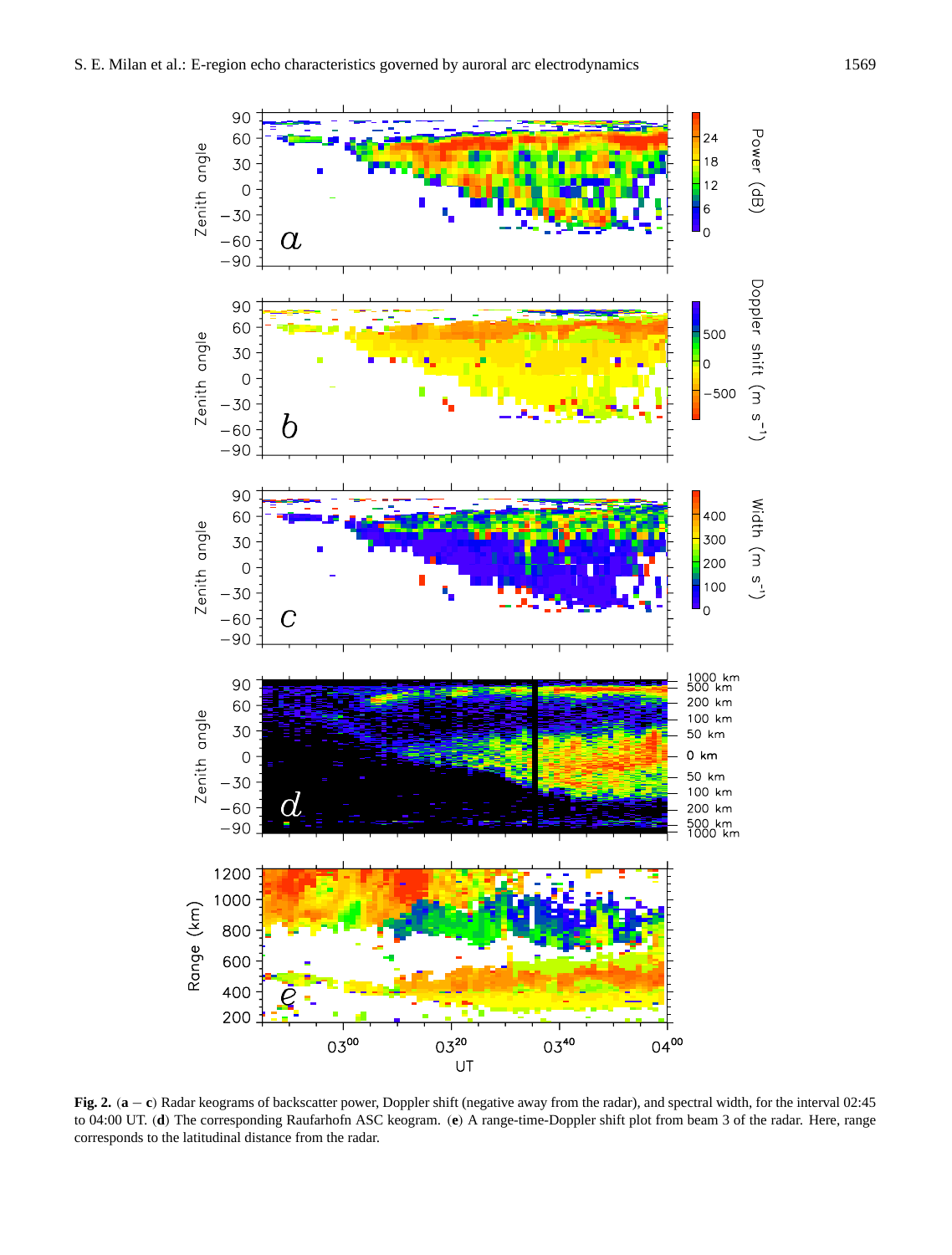

**Fig. 3.** Near simultaneous observations of the aurora from the ground and space, together with concurrent radar measurements, all from near 03:44 UT. (**a**) ASC image from 03:44:00 UT, aligned with the magnetic cardinal points. The north-south line is the magnetic meridian from which keograms are formed. Also shown is the projection of the radar field-of-view. Red features at the bottom of the image are timing information. (**b**) An auroral image from the IMAGE FUV/WIC instrument, taken at 03:44:34 UT. Superimposed is the  $K_p = 3$  statistical oval (dashed lines), the ASC meridian, and the radar field-of-view. (**c**) The relationship between Doppler shift, observed by the radar during the scan starting 03:43:34 UT, and auroral luminosity as measured by IMAGE. In the radar field-of-view every 15th range gate is marked. The kink in the field-of-view between range gates 30 and 45 corresponds to a change in projection altitude from the E-region (nearer ranges) to the F-region.

sider the luminosity features to be an arc-pair, though using the term "arc" in a fairly loose way. Auroral arcs, produced by precipitating electrons, are often associated with sheets of upward field-aligned current (FAC), and we will show below that the radar flow observations are consistent with this, especially if the gap between the arc pair is considered to be a sheet of downward return current. We will refer to three regions, from south to north, as arc 1, gap, and arc 2.

Turning to the radar observations in panels (a-c) of Fig. 2, we immediately note the remarkable correspondence between the location of backscatter echoes and the visual aurora shown in panel (d). Specifically, significant radar backscatter only appears after 03:00 UT, starting near a zenith angle of 50°, though subsequently expanding polewards and equatorwards to cover a similar range of zenith angles as the visual arcs. (We note that no backscatter can be observed above a zenith angle of 83◦ , as here the ASC meridian falls outside the radar field-of-view.) There are discrepancies, however. For instance, backscatter is observed where the gap between the arc-pair lies, though the spectral characteristics of these echoes obviously differ considerably from the echoes associated with either arc. We describe these characteristics now in latitudinal order.

Associated with arc 1, echoes have Doppler shifts which tend to be low and negative (away from the radar), between 0 and −300 m s−<sup>1</sup> , though increasing slightly in magnitude with latitude. These echoes have variable backscatter powers, though mainly below 30 dB, and low spectral widths, less than 100 m s−<sup>1</sup> . Associated with the gap, backscatter power is enhanced to around 30 dB, and the spectral widths tend to be higher, though variable, above  $100 \text{ m s}^{-1}$ . These echoes display a mixture of high  $(-500 \text{ m s}^{-1})$  and low (near 0 m  $s^{-1}$ ) Doppler shifts, with few intermediate values. Close examination of the echoes in this region shows that these mixed echoes are the "two-peak E-region echoes" or TWOPEE backscatter population identified by Milan et al. (2003). Such backscatter is thought to result from a pair of scattering layers within the E-region (high and low Doppler shifts from higher and lower in altitude, respectively) in which different irregularity types exist. The high, variable spectral widths occur as a consequence of two components, with high and low Doppler shift, co-existing in the echo spectra. The high Doppler shift component is found close to the line-of-sight component of the electron drift, whereas the low Doppler shift component is depressed significantly below this, approximately 10% of the line-of-sight component of the electron drift. The present observations suggest that such echoes are found not co-located with auroral forms, but adjacent to them, indeed potentially in regions of downward FAC.

The backscatter associated with both regions described above, arc 1 and the gap, is shown by elevation angle measurements to originate in the E-region ionosphere. The backscatter associated with arc 2, however, is of F-region origin, being further from the radar. As a consequence, this backscatter cannot tell us anything about E-region irregularity characteristics, but is still of interest as it reveals information regarding the electrodynamics of the arc-pair. These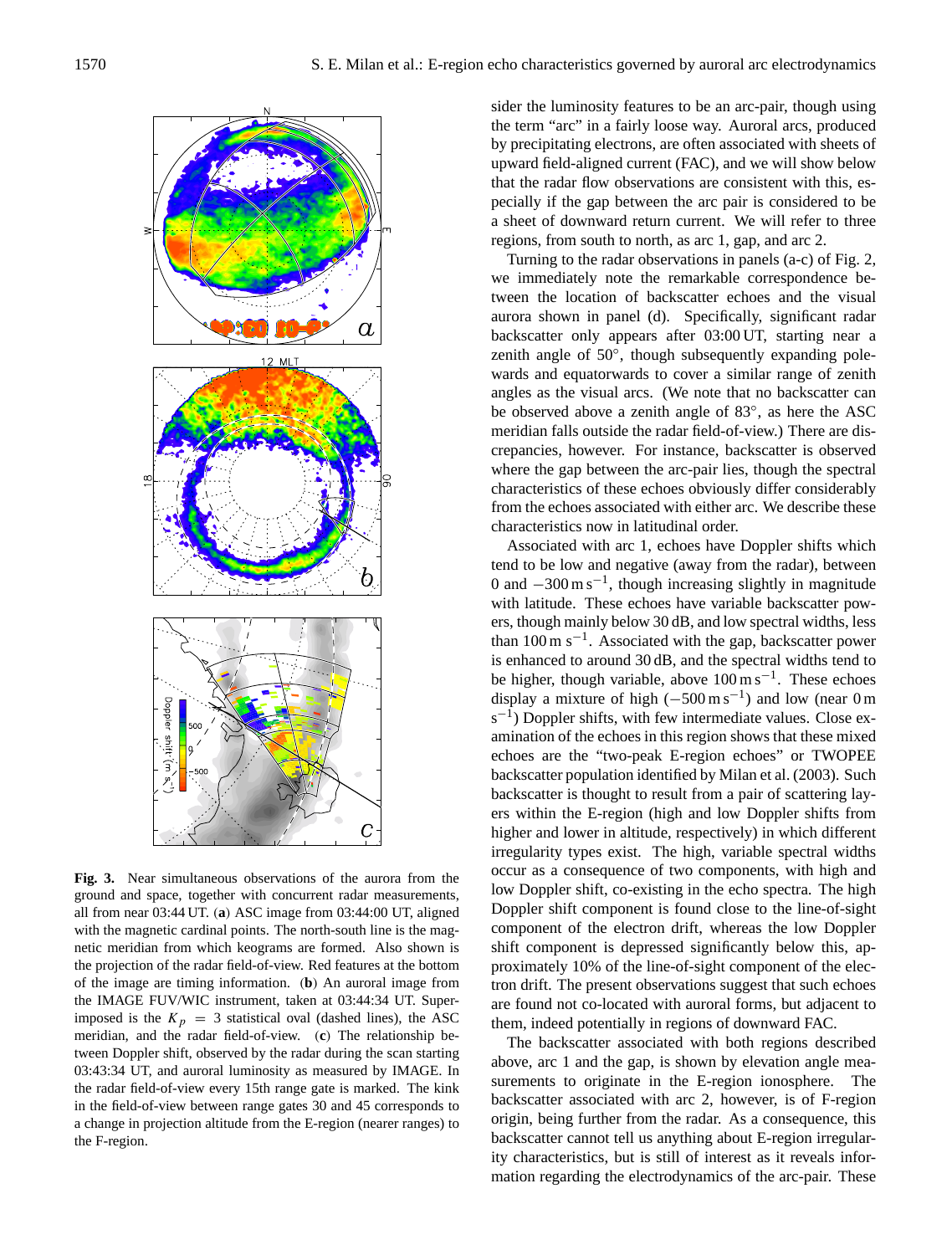echoes only appear in the radar keograms between 03:30 and 03:55 UT (zenith angles greater than 75°), but are actually present throughout the interval of study (Fig. 2e). These echoes have positive Doppler shifts (towards the radar) and hence, correspond to plasma drift in the opposite direction to that in the lower latitude backscatter regions. Since this scatter lies at very high zenith angles, where features are significantly distorted in the keograms, it is difficult to determine the exact relationship with arc 2. Global imagery shown below demonstrates that these echoes appear just equatorward of arc 2, not co-located with it. In other words, these echoes are also associated with the arc-pair gap. In the distorting keograms the latitudinal extent of this region of backscatter appears limited, but Fig. 2e reveals that it is just as extensive, if not more so, than the lower latitude gap backscatter.

Figure 3b puts these observations into a more global context, being an IMAGE FUV/WIC snapshot from 03:44:34 UT, presented in a magnetic latitude and local time coordinate system. Overlaid is a statistical auroral oval, the location of the radar field-of-view, and the ASC keogram meridian. Iceland is located near 04 MLT at this time. In the image the auroral oval is clearly evident, though somewhat obscured by dayglow near noon. In addition, in the morning sector, an arc poleward of the main oval is seen, connected to the oval between 03 and 04 MLT, and extending around at least as far as 06 MLT and possibly to 07 MLT. In this image we can draw a clear association between arc 1 in the ASC observation and the main oval, and between arc 2 and the poleward auroral feature, as described previously. Figure 3c zooms in to the vicinity of the radar field-of-view, and overlays the concurrent radar measurements of Doppler shift (scan starting 03:43:34 UT). This places the radar observations somewhat to the east of the fork in the auroral structure, with the high positive Doppler shifts equatorward of arc 2. In addition, there is a limited region of smaller positive Doppler shifts co-located with this arc. In the vicinity of the main oval, high negative Doppler shifts can be seen at the poleward edge of the luminosity, and co-located with it smaller negative velocity echoes.

## **4 Discussion**

The CUTLASS Iceland radar has proved important for the study of backscatter echoes from decametre E-region irregularities. However, a major stumbling block in our understanding of the observations has been an inability to determine accurately the convection electric field  $E$  that drives the instability processes, due to a lack of suitable supporting instrumentation within the field-of-view (see also Milan et al., 2003). Overpassing, low Earth orbit (LEO) satellites can help here, but favourable conjunctions are rare. We show in what follows that in the absence of actual measurements of the electric field, we can infer the latitudinal variation of E, if not its exact magnitude, using optical observations and applying suitable assumptions. This gives a first stab at placing E-region echo characteristics within the context of the

field-aligned current, ionospheric conductivity, and electric field background. Furthermore, the present observations are not unique, Milan et al. (2001) also having reported a double arc feature associated with latitudinally-separated regions of positive and negative Doppler shift echoes. This suggests that an understanding of the present interval will shed light on a not uncommon auroral phenomenon.

Our proposed model of the observations is based on several assumptions, which are detailed below.

- 1. The arc pair can be treated as two L-shell aligned features, such that a geomagnetic meridian (for arguments sake, the ASC meridian) can be treated as the sole horizontal dimension of the problem. This is a common assumption made when interpreting magnetic field perturbations associated with FAC structures measured by polar-orbiting LEO satellites; if FAC structures are considered to extend to infinity in the cross-track direction then only the along-track dimension is of importance. In reality, our observations show that the auroral forms meet to the west of the ASC meridian, but this does not seem to overly affect our predictions.
- 2. Each arc, being produced by precipitating electrons, is a sheet of upward FAC. Typically, significant auroral luminosities are associated with current densities of the order of, or in excess of,  $1 \mu A m^{-2}$ . To provide current closure there must be an accompanying downward FAC, which we assume lies between the upward FAC sheets, that is in the gap between the arc-pair. The upward and downward FACs are closed through the ionosphere by Pedersen currents flowing in the E-region. We assume that the system is closed, that is no Pedersen currents flow into or out of the system at the poleward or equatorward boundaries. For illustrative purposes we assume that the system is symmetrical, the two arcs being equal in latitudinal width (250 km) and carrying the same FAC density  $(1 \mu A m^{-2})$ . We also assume that the gap is twice as wide as each arc, so the associated current density is equal to that in either arc. Thus, in total, the arc system is 1000 km wide along the meridian, consistent with the observations of Fig. 3.
- 3. The electron density of the E-region is enhanced by the precipitation associated with the arcs, such that the arcs are regions of elevated Pedersen conductivity, whereas the gap is of lower conductivity. We assume that the background conductance (height-integrated conductivity) is 3 mho, and the elevated conductance is 10 mho. Such values are typical for sub-auroral and auroral latitudes, that is for a background and a precipitationenhanced E-region, respectively; conductances can range as high as 30 mho under thin intense arcs (e.g. Milan et al., 1999).

Then, having assumed a latitudinal FAC profile and a conductivity profile it is straightforward to determine the convection electric field necessary to drive Pedersen currents to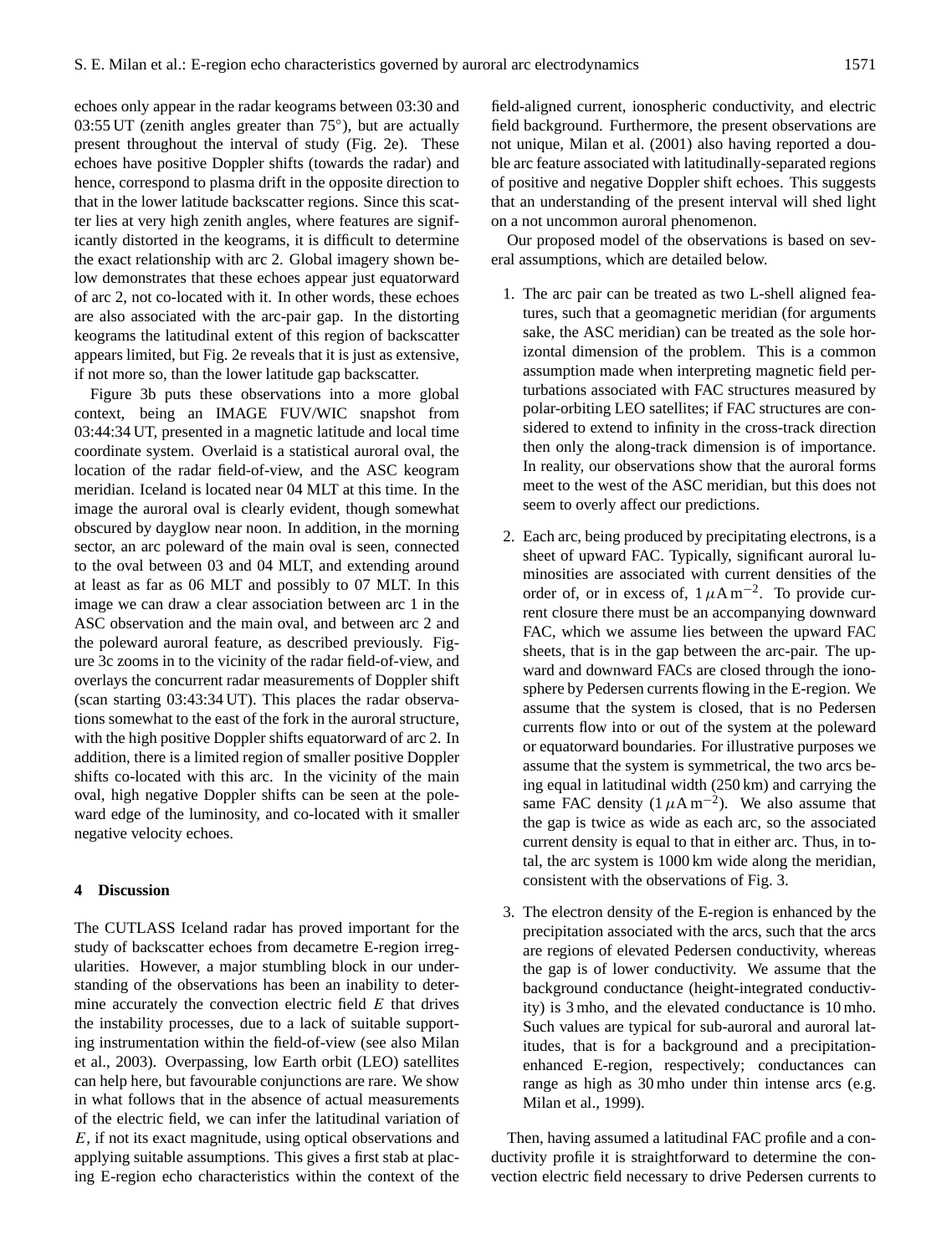Table 1. Parameters of the arc systems used in the illustrative model (Fig. 4) and the fit to observations (Fig. 5). Parameters indicated are latitudinal width  $\Delta d$  (km), field-aligned current density  $j\mu(\mu \text{ Am}^{-2})$ , and ionospheric Pedersen conductance  $\Sigma_P$  (mho)

|  | Arc 1                      |  | Gap |  | Arc 2                                                                                  |  |
|--|----------------------------|--|-----|--|----------------------------------------------------------------------------------------|--|
|  | $\Delta d$ $j_{\parallel}$ |  |     |  | $\Sigma_P$ $\Delta d$ $j_{\parallel}$ $\Sigma_P$ $\Delta d$ $j_{\parallel}$ $\Sigma_P$ |  |
|  |                            |  |     |  | Model 250 -1 10 500 1 3 250 -1 10                                                      |  |
|  |                            |  |     |  | Fitted 200 -1.1 9 425 1.2 3 250 -1.1 8.1                                               |  |

close the system. Figure 4a shows the current system envisaged, and the panels below, in order, show the FAC magnitude  $j_{\parallel}$  (positive downwards), the E-region Pedersen conductance  $\Sigma_P$ , the height-integrated Pedersen current density  $J_P$ , the polewards electric field  $E_x$ , the magnetic field perturbation associated with the FAC system  $b_y$ , and the ionospheric plasma drift  $V_y$ . All are a function of x, the distance polewards along the meridian from the equatorwards edge of arc 1. In our coordinate system y is positive eastwards, and  $\zeta$  points downwards along the magnetic field direction  $\boldsymbol{B}$ , assumed to be vertical. The model parameters are summarized in Table 1.

Figure 4b shows the variation of  $j_{\parallel}$  with x, indicating two regions of upward FAC on either side of a region of downward FAC. By current continuity, the Pedersen current must be the integral of  $j_{\parallel}$ , that is

$$
J_P = \int_0^x j_{\parallel} dx,\tag{1}
$$

assuming no Pedersen current flows equatorwards of the arc system. If upward and downward FACs are of equal overall magnitude, then no Pedersen current is present polewards of the arc system either, as is the case in the present model, Fig. 4d. From this we can derive the electric field which is necessary to drive this current, as

$$
J_P = \sum_P E_x,\tag{2}
$$

or, from Eq. 1,

$$
E_x = \frac{1}{\Sigma_p} \int_0^x j_{\parallel} dx.
$$
 (3)

The variation in  $E_x$  is shown in Fig. 4e. Before comparing this with our observations, we determine, for interest, the magnetic perturbation that would be measured by a satellite S passing through the arc FAC structure along the meridian. Representing the FAC density as  $j = j_{\parallel} \hat{z}$ , we can determine the magnetic perturbation  $\mathbf{b} = b_x \hat{\mathbf{x}} + b_y \hat{\mathbf{y}} + b_z \hat{\mathbf{z}}$  from Ampére's Law

$$
\nabla \times \boldsymbol{b} = \mu_0 \boldsymbol{j},\tag{4}
$$

which gives

$$
\frac{\partial b_y}{\partial x} - \frac{\partial b_x}{\partial y} = \mu_0 j_{\parallel}.\tag{5}
$$

From assumption (1)  $\partial / \partial y = 0$ , so Eq. (5) reduces to

$$
\frac{\partial b_y}{\partial x} = \mu_0 j_{\parallel},\tag{6}
$$

and the perturbation is found to be

$$
b_y = \mu_0 \int_0^x j_{\parallel} dx. \tag{7}
$$

Hence, the magnetic deflection occurs only in the crosstrack direction, and, if the ionospheric Pedersen conductivity were uniform, the deflection would be proportional to the along-track electric field  $E_x$  (see Eq. 3). The model perturbation is shown in Fig. 4f. A negative or positive gradient in  $b_y$  with increasing latitude indicates upward or downward FAC, respectively. The magnitude of the  $b<sub>y</sub>$  perturbation predicted is of the order of several 100 nT, which is consistent with observations of spacecraft passing through large-scale FAC systems (e.g. Iijima and Potemra, 1976).

Of most interest here is the electric field variation, which is directly associated with the F-region plasma drift  $E \times B$  /  $B<sup>2</sup>$  (Fig. 4g), which is directed east-west, with velocity

$$
V_{y} = \frac{1}{B\Sigma_{p}} \int_{0}^{x} j_{\parallel} dx, \qquad (8)
$$

where we take B to have a value of  $5 \times 10^4$  nT. The latitudinal variation of  $V_y$  is as follows. Below arc 1 no plasma drift is expected. Through arc 1 eastwards plasma drift increases in magnitude to several  $100 \text{ m s}^{-1}$ , with a jump to over  $1 \text{ km s}^{-1}$ at the poleward edge due to the drop in conductivity. Across the arc gap  $V<sub>y</sub>$  turns from positive to equally negative, with a drop in magnitude to several 100 m s−<sup>1</sup> at the equatorward edge of arc 2, coincident with the increase in conductivity. The magnitude of the westward plasma drift decreases to zero towards the poleward edge of arc 2. Clearly, our situation is idealized, and such sharp boundaries between the different flow regimes would not be expected in reality, but the form of  $V_y$  gives a prediction that can be tested against our observations.

To this end, the upper panel of Fig. 5 shows the latitudinal variation of Doppler shift measured along beams 0 to 3 of the radar during the scan of 03:43:34 UT, shown in Figs. 1 and 3. To convert Doppler shift to  $V_y$ , the values have been scaled by −sec 50◦ , to account for the fact that the beams point at an angle of roughly 50° east of magnetic north and Doppler shifts are by convention positive towards the radar and negative away from the radar. In this conversion we implicitly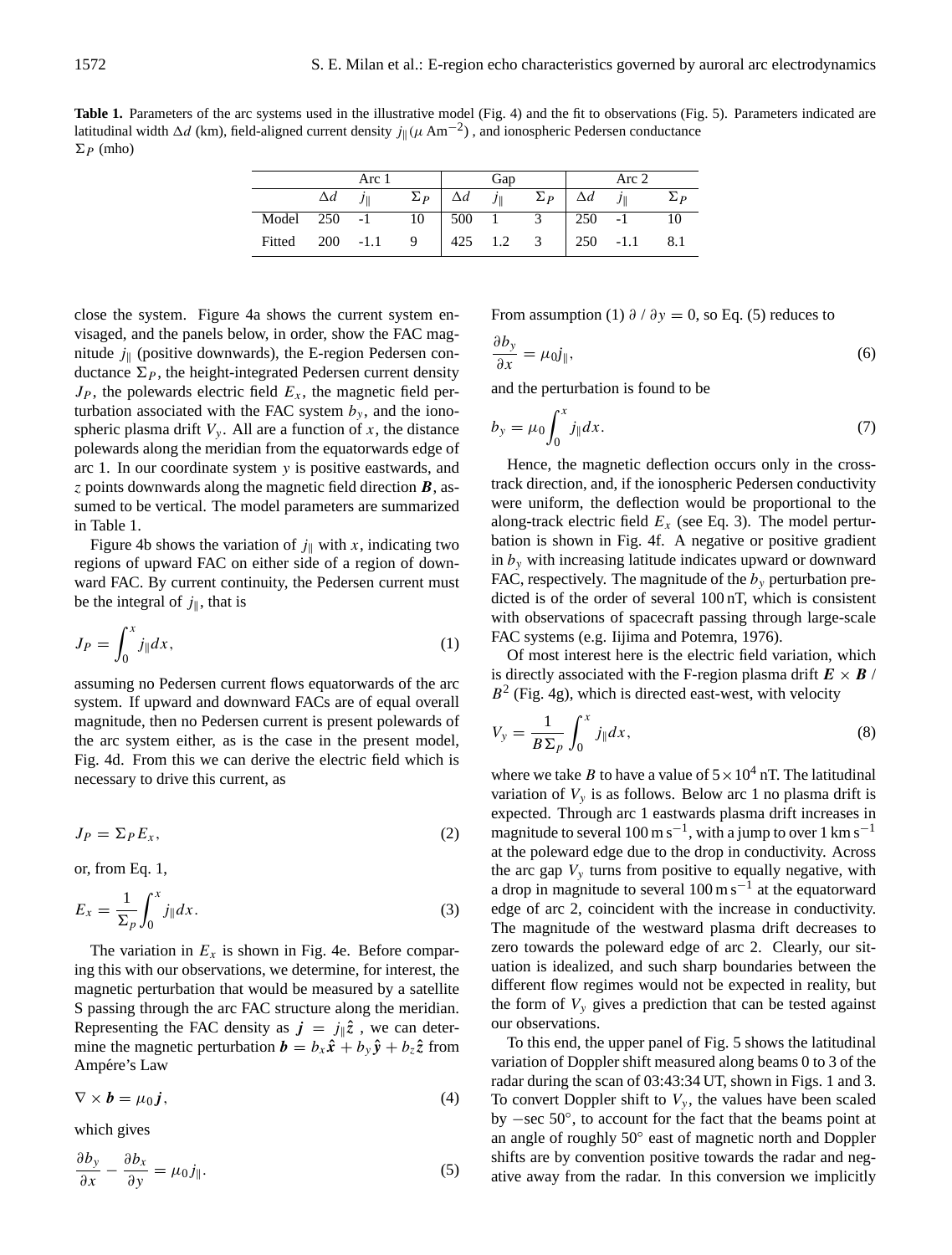

**Fig. 4.** A model of the expected field-aligned current (FAC) and electric field structure in the observed double-arc feature. (**a**) A schematic of the current flow in a coordinate system such that  $x$ points northwards along the magnetic meridian, y points eastwards, and z points vertically downwards along the magnetic field direction. Grey bars indicate the location of upward FAC, associated with electron precipitation, and hence, auroral luminosity. (**b** − **g**) The latitudinal variation of field-aligned current density  $j_{\parallel}$ , Pedersen conductance  $\Sigma_P$ , Pedersen current  $J_P$ , electric field  $E_x$ , the magnetic perturbation experienced by a spacecraft S passing through the FAC system  $b_y$ , and the ionospheric plasma drift  $V_y$ .

assume that the flows measured by the radar are directed zonally (see assumption (1) above). Superimposed is a dashed curve of the same general shape as the prediction of  $V_y$  in Fig. 4g; peak magnitudes and the distance scale have been tweaked to achieve a fit with the data, but by no more than 10% and 15%, respectively. The arc parameters required to produce this fit are shown in Table 1. We have marked on the locations of arcs 1 and 2 (grey bars) determined from the  $V<sub>y</sub>$ prediction, and find that this matches closely the co-located WIC auroral observations shown in the lower panel of Fig. 5. Finally, a vertical dashed line has been superimposed which shows the approximate location of the gap between E- and F-region backscatter.

We find that the prediction of  $V_y$  qualitatively reproduces the observations, that is low positive  $V_y$  associated with arc 1, low negative  $V_y$  associated with arc 2, and high positive and negative  $V_y$  in the equatorward and poleward portions of the arc gap, respectively. It is always problematic using E-region echoes to infer electric field as it is well known that there is not necessarily a linear correlation between the electric field and Doppler shift. However, that there is also close agreement with the F-region observations supports our picture. This suggests that our assumptions regarding the location of FAC structures relative to the regions of auroral luminosity are correct to a first order, lending strength to our assertion that the arc gap is associated with downward field-aligned current. This is the first time in our studies of E-region backscatter that we have been able to state with confidence the exact location of downward FAC relative to auroral luminosity features (cf. Milan et al., 2001, 2002), allowing us to determine the echo characteristics associated with downward current flow.

Within the E-region backscatter, co-located with the arc gap (between ranges of 400 and 600 km), is a mixture of high and low Doppler shift echoes. This TWOPEE E-region echo population has been described in detail by Milan et al. (2003), and a tentative association between it and downward FAC structures was drawn by Milan et al. (2001, 2002). We can now make this association more strongly. Villain et al. (1987, 1990) described the high Doppler shift component of such echoes in terms of electrostatic ion cyclotron waves excited in the presence of thermally upwelling electrons carrying downward FAC. While some doubt has been cast on this interpretation (Milan et al., 2003), the link with downward FAC appears concrete. We quickly reiterate here the findings of Milan et al. (2003) that the electric field in the vicinity of these echoes appears sufficient to produce the high Doppler shifts observed (contrary to the suggestion of Villain et al., 1987, 1990), and that it is the low Doppler shift component that is depressed significantly below expectations, to approximately 10% of the high Doppler shift echoes.

Associated with arc 1 we find E-region echoes with Doppler shifts which vary in concert with the predicted driving electric field. As these echoes have Doppler shifts below the ion-acoustic speed, we suggest that they are scattered from gradient drift waves. Without actual electric field measurements we cannot determine the exact relationship between the Doppler shift and  $E_x$ , but we can at least infer that this is close to proportionality.

Finally, we note that a gap in the backscatter is observed near a range of 600 km (e.g. Fig. 2e). One explanation is that this range corresponds to a transition from E-region to F-region echoes, governed by the altitude at which the radar beams can achieve orthogonality with the magnetic field. In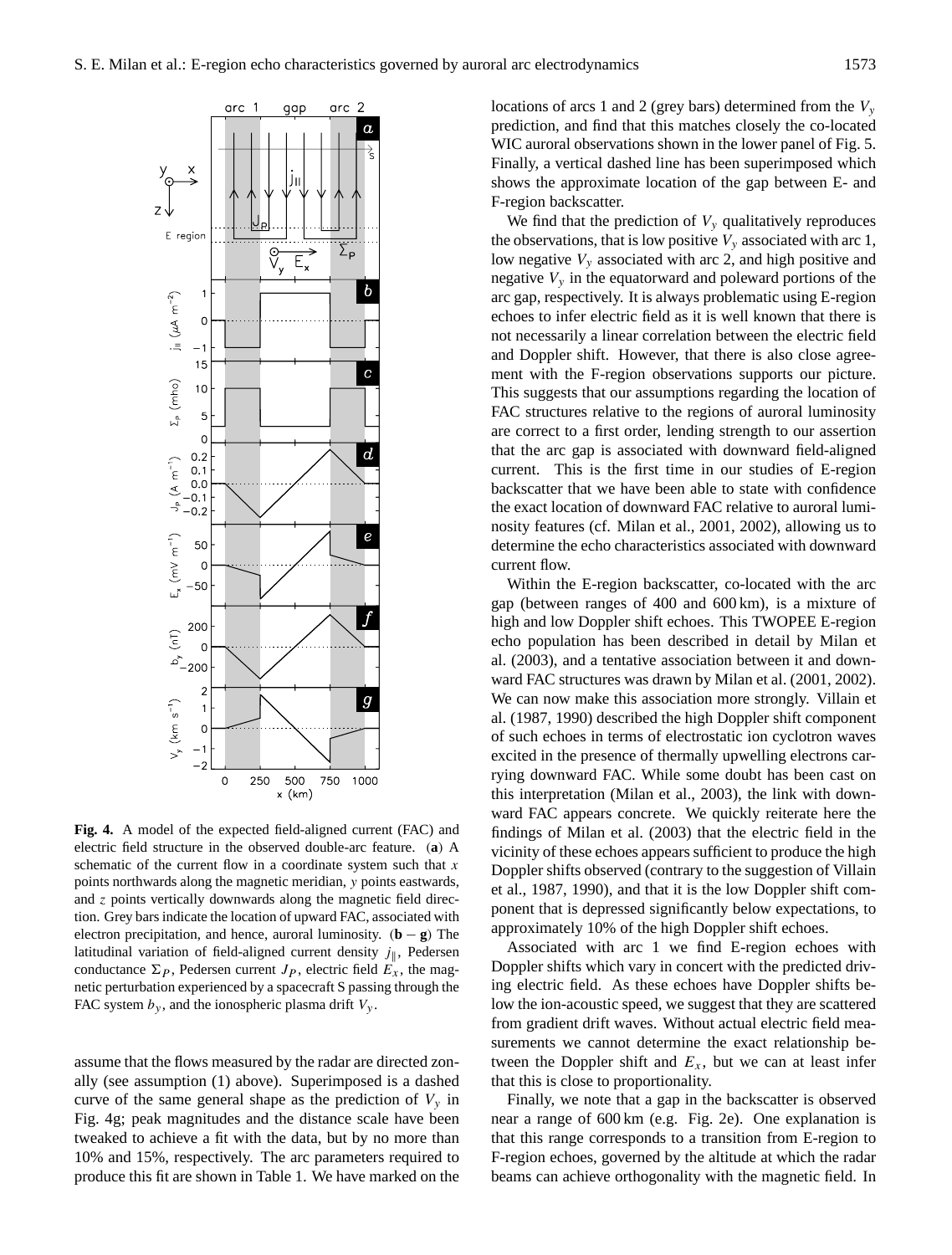

**Fig. 5.** (Upper panel) The plasma drift  $V_v$  inferred from the Doppler shift measurements along beams 0 to 3 of the radar during the scan starting 03:43:34 UT. The dashed curve indicates a fit of  $V<sub>v</sub>$  from the model. Superimposed are grey bars indicating the location of arcs suggested by the  $V<sub>v</sub>$  fit. (Lower panel) The auroral luminosity observed by IMAGE FUV/WIC along beam 0 of the radar at 03:44:34 UT.

addition, however, the predicted electric field within this region is close to  $0 \text{ mV m}^{-1}$  (Fig. 5), in which case irregularities are not expected to be generated (e.g. Milan et al., 1999).

## **5 Conclusions**

Coherent HF radar measurements of E and F-region backscatter from the postmidnight sector suggest a close relationship between echo characteristics and a pair of auroral luminosity features. Assumptions regarding the fieldaligned current structure associated with the arc system allow the latitudinal variation in the convection electric field to be predicted, these predictions matching the observed echo Doppler shifts well. Thus, we can place the E-region backscatter characteristics within the context of the FAC structure, allowing several conclusions to be drawn:

1. Milan and Lester (2001) described how E-region echoes often appear delineated into L-shell-aligned "channels" in which the echo characteristics differ, but fall into distinct populations. These channels appear to be associated with changes in field-aligned current structure, ionospheric conductivity, and the driving electric field,

that is a relationship with visual auroral forms is expected, as also investigated by Milan et al. (2000, 2001, 2002).

- 2. Mixed high and low Doppler shift echoes (TWOPEEs), as described by Milan et al. (2003), are associated with regions of downward FAC. Villain et al. (1987, 1990) implicated thermally upwelling electrons in the generation of the high Doppler shift echoes, which is consistent with our observations. However, as suggested by Milan et al. (2003) and verified by the present study, the electric field within these regions is sufficient to explain the observed Doppler shifts, and so "oblique electron streaming" (Villain et al., 1987) is not necessary to provide additional free energy for instability growth. These high Doppler shifts are greatly in excess of the ion-acoustic speed, seemingly ruling out the two-stream instability as the driving mechanism. In addition, the co-located low Doppler shift echoes have anomalously low shifts, of the order of  $100 \text{ m s}^{-1}$ , much depressed below expectations, to approximately 10% of the lineof-sight component of the electron drift.
- 3. Within the region of upward field-aligned current asso-